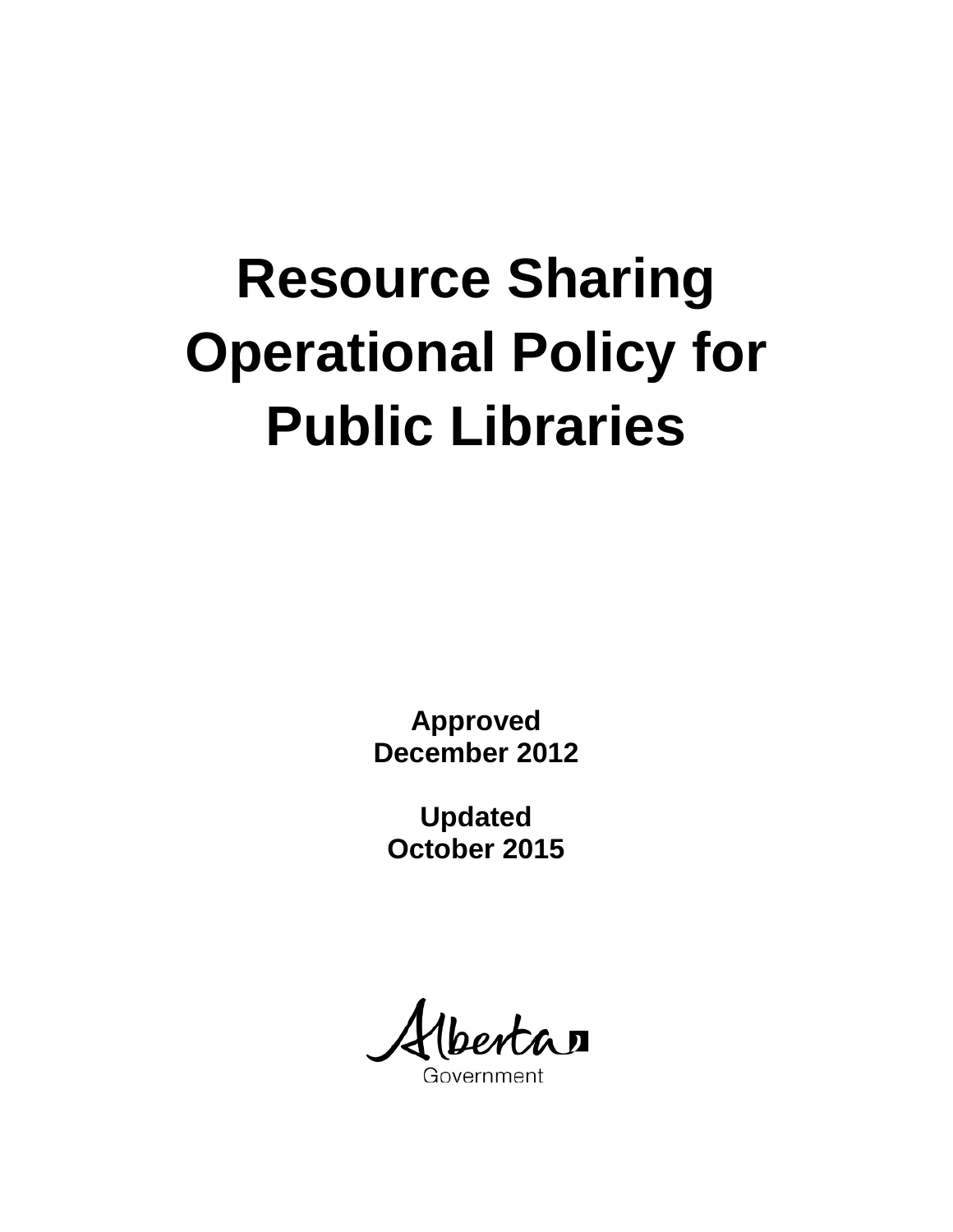Prepared by: Alberta Municipal Affairs Public Library Services Branch #803, Standard Life Centre 10405 Jasper Avenue Edmonton, AB T5J 4R7

Toll Free: 310-0000 Phone: 780-427-4871 Fax: 780-415-8594 Email: [libraries@gov.ab.ca](mailto:libraries@gov.ab.ca) Website: [www.albertalibraries.ca](http://www.albertalibraries.ca/)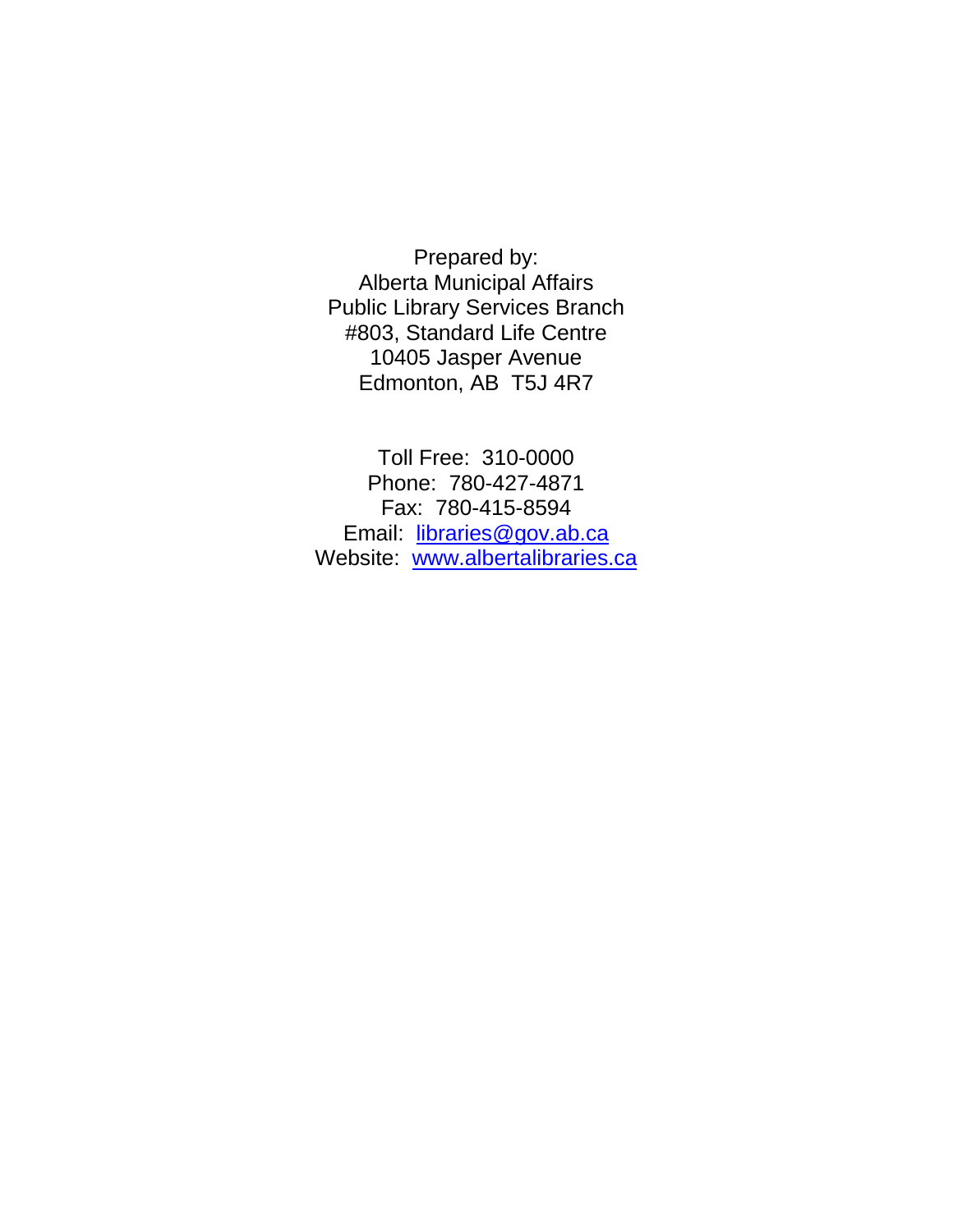# **Resource Sharing Operational Policy for Public Libraries**

# **Network Policy Statement**

The Government of Alberta has established and sustains a network known as the Alberta Public Library Network that connects Alberta's public libraries to enable access to public library resources and services for Albertans. The network is coordinated and supported by Alberta Municipal Affairs through Public Library Services Branch (PLSB).

### **Statement of Purpose**

Resource sharing is the lending of local library resources to users of other public libraries, for example via interlibrary loan (ILL). Resource sharing strengthens public library service to Albertans by increasing the range of materials available for borrowing.

Effective resource sharing must be reciprocal, with each library providing the same level of access to their collections. Users must be able to find and request items, and libraries must be able to administer requests, delivery, tracking, and returns of items effectively. This operational policy establishes processes and rules which enforce reciprocity and make effective, consistent workflow and systems possible.

# **Policy**

The Government of Alberta supports resource sharing between network participants to enable equitable access for Albertans.

- 1. Network participants will share library resources through an organized system coordinated by PLSB in cooperation with the Nodes.
- 2. Network participants are obligated to lend resources at the level defined in the operational guidelines, ensuring reciprocity.
- 3. Library cards issued by non-network participants are not eligible for resource sharing through the Public Library Network.
- 4. Albertans have access to resources provided by Alberta public libraries through the network at no additional charge.
- 5. The local public library has primary responsibility for developing and providing a local library resource collection to meet community needs. Resource sharing, including interlibrary loan service, is supplementary and is not meant to substitute for the local collection.
- 6. Albertans holding a public library card that is eligible for Alberta-Wide Borrowing may borrow on-site from any public library participating in the network.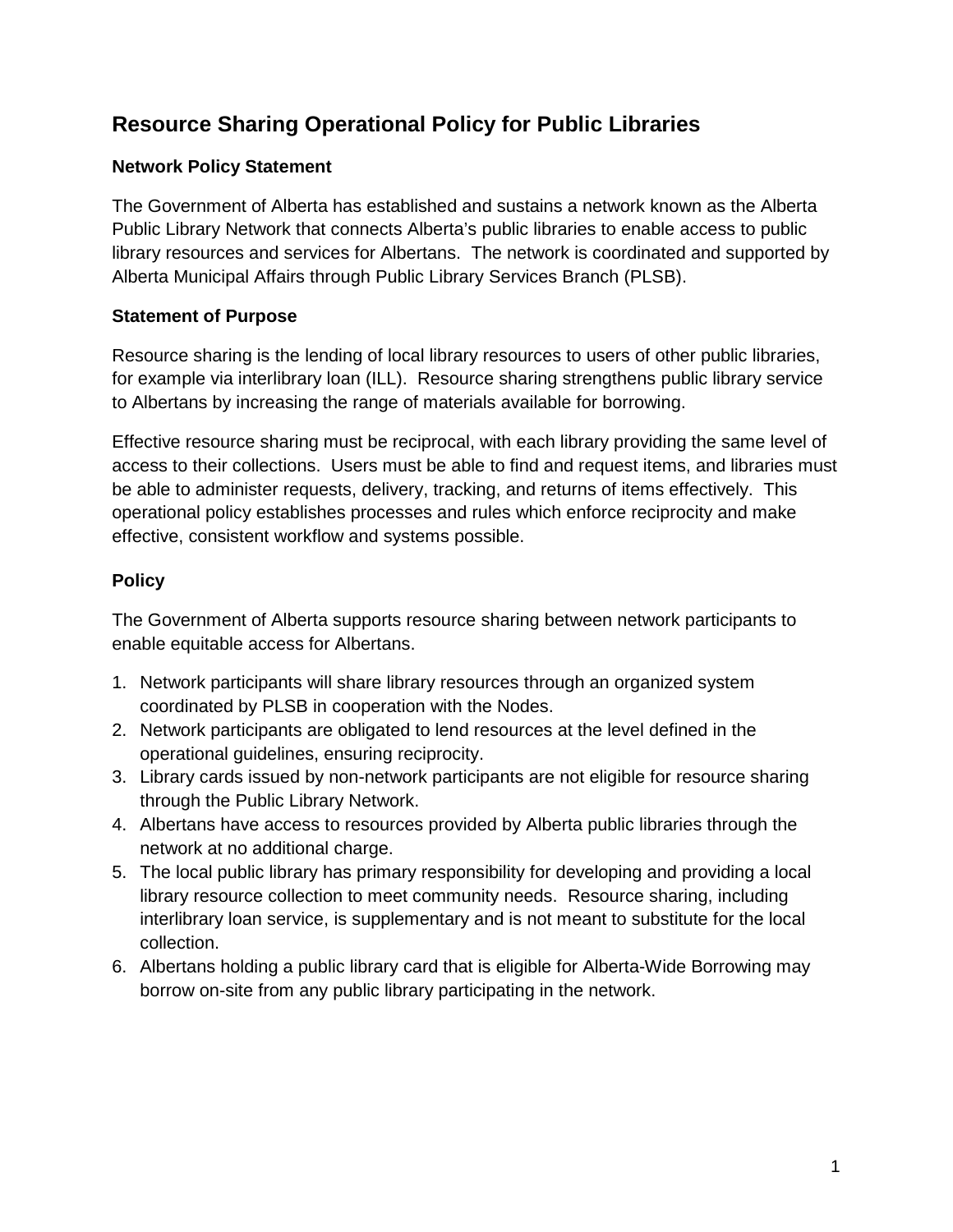#### **Definitions**

Alberta-Wide Borrowing: The right of any resident in Alberta holding an eligible public library card to borrow on-site from any other network participant as if they were a local user, without using interlibrary loan mechanisms.

Interlibrary Loan (ILL): The transfer of print and non-print library materials, or a copy of those materials, from one participating library to another in response to a specific patron request. This may be done physically or electronically.

Interlibrary Loan Broker: The library board or other agency contracted to provide facilitation of the ILL software within Alberta and expedite requests that go out-of-province.

Library Resources: Any material, regardless of format, that is held in a library's collection and includes books, periodicals, audio recordings, video recordings, projected media, paintings, drawings, photographs, micromaterials, toys and games, kits, CD-ROMs and electronic databases. (See *Libraries Regulation* – section 1c)

Resource Sharing: Making available to other libraries the library resources owned by a board, the information contained in those resources and the staff expertise required to locate and make available the information or the library resources. (See *Libraries Regulation* – section 1e) This includes sharing of resources, information, and staff expertise, and allows for other cooperative arrangements.

User: Albertan who has a home library card from a participating library in the Alberta Public Library Network.

Local Users: Users who physically visit the library which issued their library card for the purpose of borrowing materials.

Guest Users: Users who physically visit a network participant library that is not their home library for the purpose of borrowing materials.

Home Library: A network participant which issues the user a library card for the municipality where a user resides.

Host Library: A network participant library which is physically visited by a guest user for the purpose of borrowing materials.

Non-resident: A person who does not reside in an area that is served by a network participant issuing library cards.